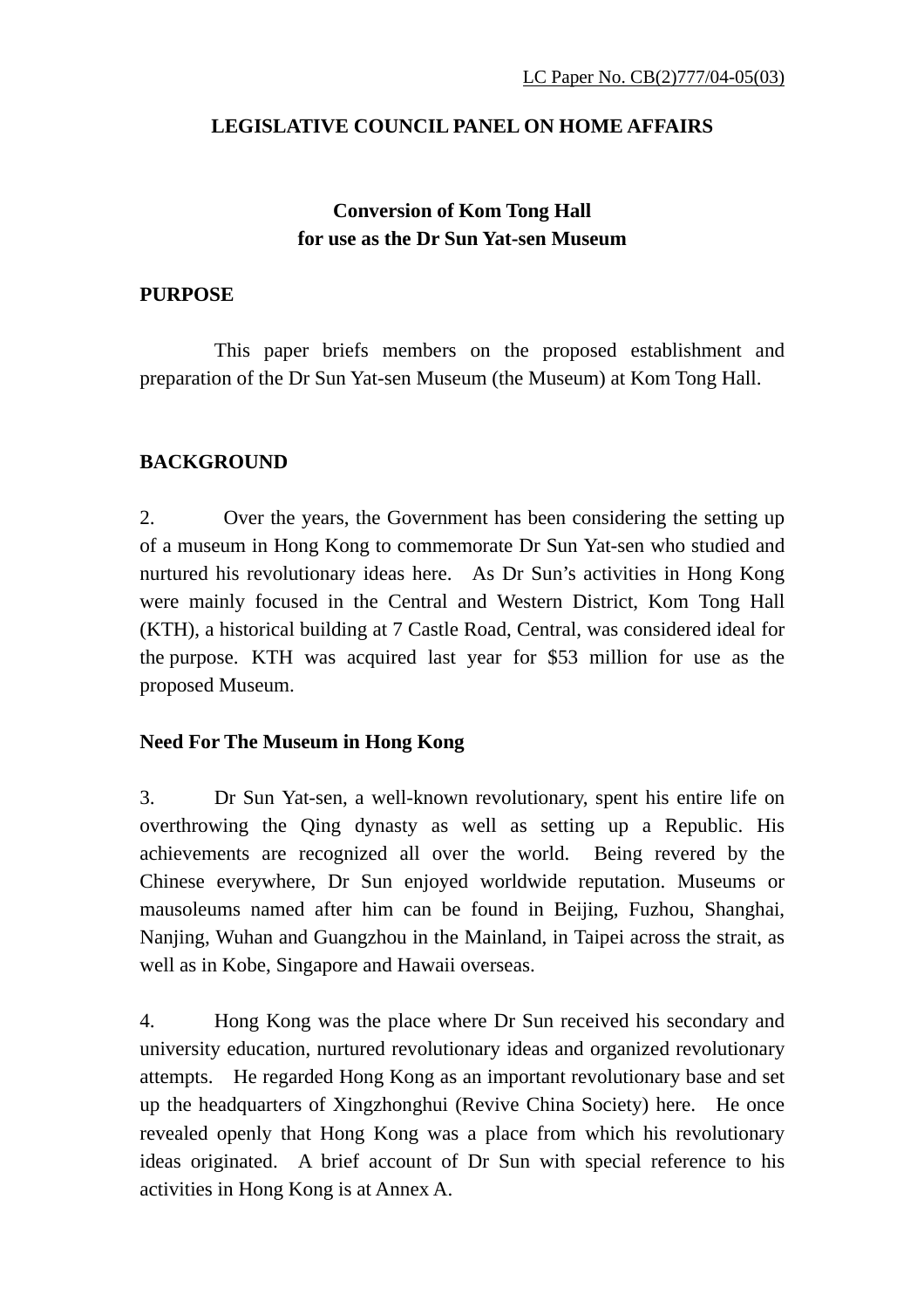5. There has been a long cherished desire to provide for a Dr Sun Yat-sen Museum to commemorate his life and activities in Hong Kong in order to help enhance the public's understanding of the significant role he played in modern Chinese history. The proposed Dr Sun Yat-sen Museum can be linked with the Sun Yat-sen Historical Trail to introduce his activities in Hong Kong.

## **Suitability of KTH For Use As The Museum**

6. Over the years, the Government has considered a number of sites and KTH is found most suitable for the proposed Museum. KTH is centrally located in the Central and Western District where Dr Sun had studied and organised his revolutionary activities, and is situated adjacent to the Sun Yat-sen Historical Trail, with the various attractions of the Trail in the vicinity. The building was constructed in 1914 by Ho Kom Tong (1866-1950) who was personally associated with Dr Sun, as both were admitted to the Central School (now Queen's College) in 1884. The site is zoned Government, Institution and Community on the Mid-Levels West Outline Zoning Plan, and the proposed museum facility is therefore a permitted use. Given a construction floor area of about 2 560 square metres, KTH provides adequate space for the Museum.

7. Being a typical Edwardian Classical building, the majestic and magnificent building is among the very few surviving structures in Hong Kong with a history of 90 years. The stained-glass windows, veranda, wall tiles and staircase railings are all preserved intact. The excellent physical condition in the building would minimise the need for major repairs or conservation works and saves the project a lot of time and money. The linkage of the KTH with Central via the Mid-Levels Escalator and the accessibility of public transport to Caine Road and Robinson Road at its vicinity also make the premises ideal for a museum.

# **PROPOSED FACILITIES OF THE MUSEUM**

8. The proposed Museum will include a wide range of facilities to perform its multifold functions. Permanent exhibition galleries will be provided for displays to highlight the life and revolutionary career of Dr Sun with special reference to the political and socio-economic conditions of Hong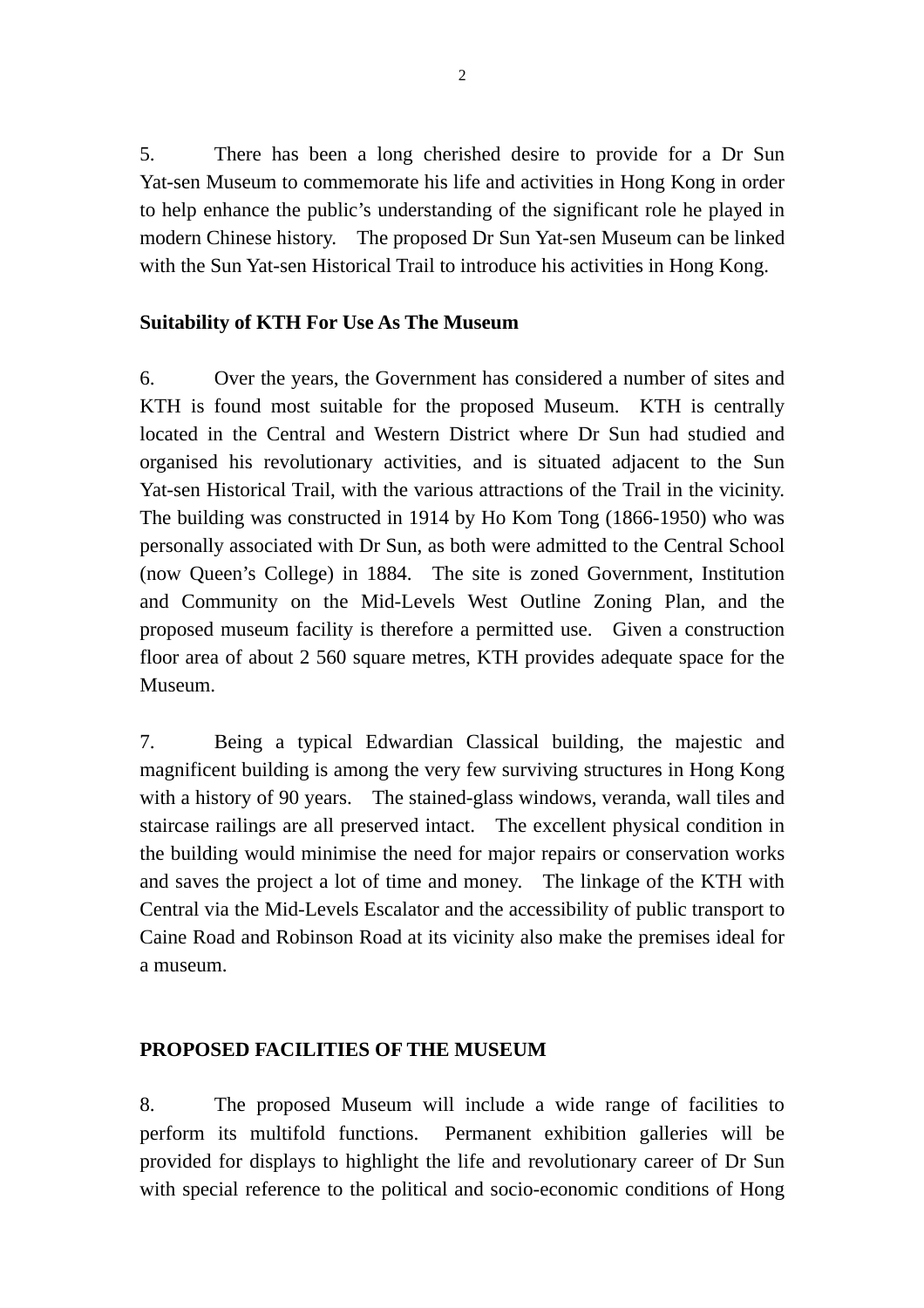Kong. Special thematic exhibitions will be featured in the main hall, where symposiums and other activities are to be held. Apart from exhibitions, there will be activity room where small school groups and children can learn interactively, as well as interactive room and reading room where multi-media programmes will be provided for the general public to enhance their knowledge on Dr Sun and the 1911 Revolution. A video room will also be set up to show a wide range of documentaries on Dr Sun. As part of the project, provisions will be made to install modern facilities such as elevator, toilets for the disabled, air-conditioning system, security system and fire fighting equipment at the building, without damaging the heritage value of KTH.

#### **PROJECT SCOPE AND NATURE**

9. The project site of the KTH has a site area of about 1 020 square metres  $(m^2)$  and construction floor area of about 2 560 m<sup>2</sup>. The scope of work comprises:

- (a) five exhibition galleries cum lecture room for holding standing and temporary thematic exhibitions;
- (b) an activity room;
- (c) an interactive room;
- (d) a reading room;
- (e) two video rooms; and
- (f) other supporting facilities such as offices, a reception area, a gift shop, a meeting room, a collection store, and drop-off / picking up facilities for rehabilitation mini-bus.

10. A location plan is at Annex B. Layout plans for various floors are at Annex C. It is planned to start the construction works in September 2005 for completion of works in December 2006 and full opening of the Museum in 2007.

### **PUBLIC CONSULTATION**

11. Since June 2004, a panel of honorary advisers for the Museum has been set up by the Leisure and Cultural Services Department (LCSD), which includes Dr Sun's grandson, members of the Central and Western District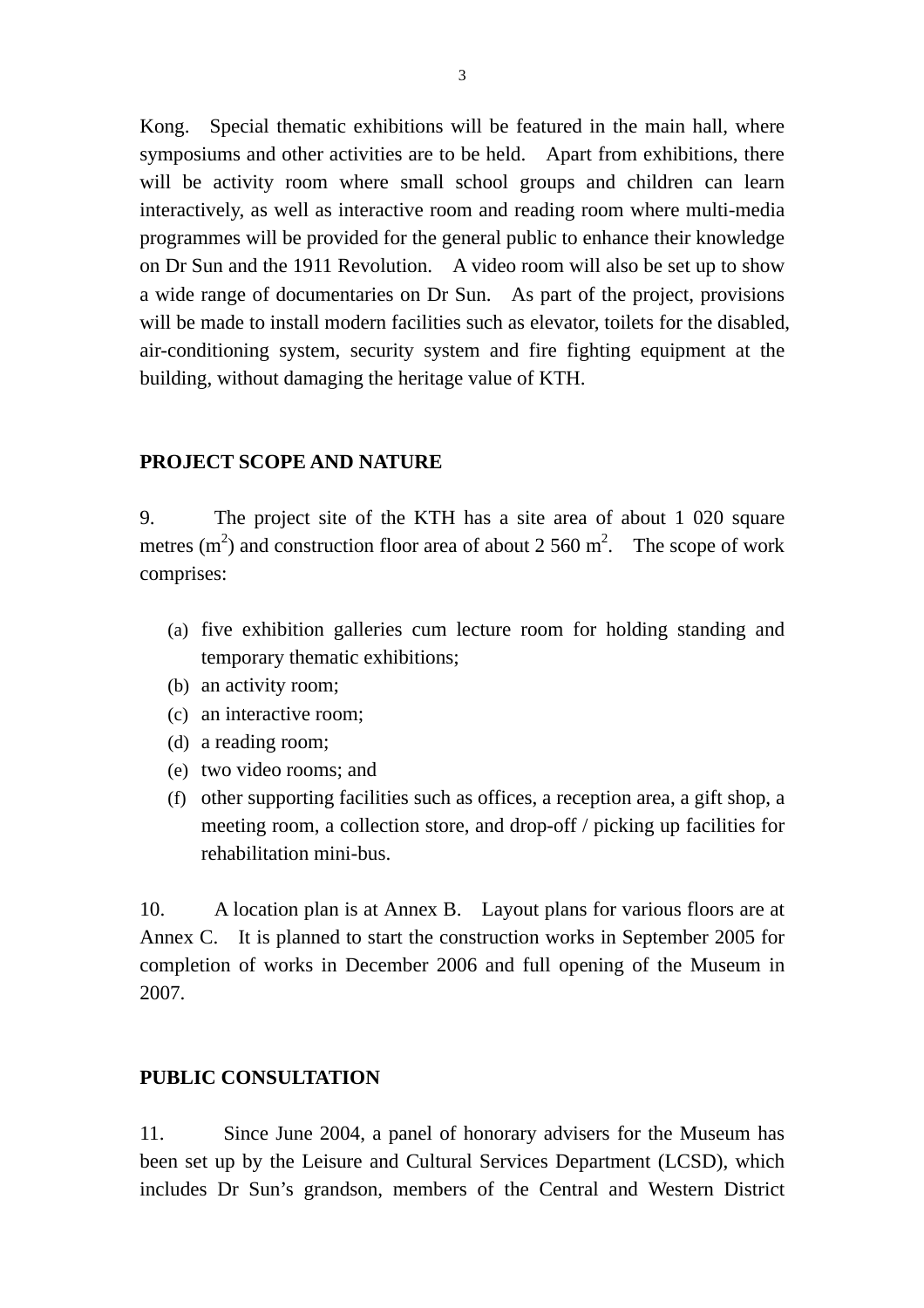Council, and leading historians from tertiary institutions. A series of consultation forums have been arranged subsequently with the Committee on Museums, Museum's honorary advisers, District Councils, members of academic associations and residents in the vicinity of KTH. Unanimous support was received from all parties. Their views on the exhibit contents, range of museum services and ancillary facilities have been solicited.

# **PREPARATION WORK**

12. Subsequent to the acquisition of KTH, LCSD has been preparing actively the establishment of the proposed Museum, in consultation with the Architectural Services Department (ArchSD). Efforts have been made to identify exhibits in Mainland China and abroad so as to enrich the exhibition content. The curatorial staff have visited museums in Macau, Nanjing, Shanghai, Beijing, Wuhan, Guangzhou and archive in London from which a substantial number of important artifacts related to Dr Sun and the 1911 Revolution have been identified and negotiated for loan. Among the highlights are the examination papers of Dr Sun, Imperial Edict of Abdication by Emperor Xuantong (the Last Emperor) and the marriage certificate between Dr Sun and Madame Soong.

13. From May to August 2004, a collection campaign was launched to identify artifacts related to Dr Sun and other revolutionaries to enrich the Museum's collection. The campaign was well-received. A few hundred items of calligraphies, manuscripts, letters, souvenirs, stamps and banknotes have been collected within a short span of four months. Selected collections will be displayed in the Museum.

14. Meanwhile, the History Department of the Hong Kong Baptist University has been commissioned to conduct a research project, focusing on Hong Kong's contribution towards Dr Sun's activities and the course of modern Chinese history. The project is expected to be completed by March 2005 and the findings will provide useful reference.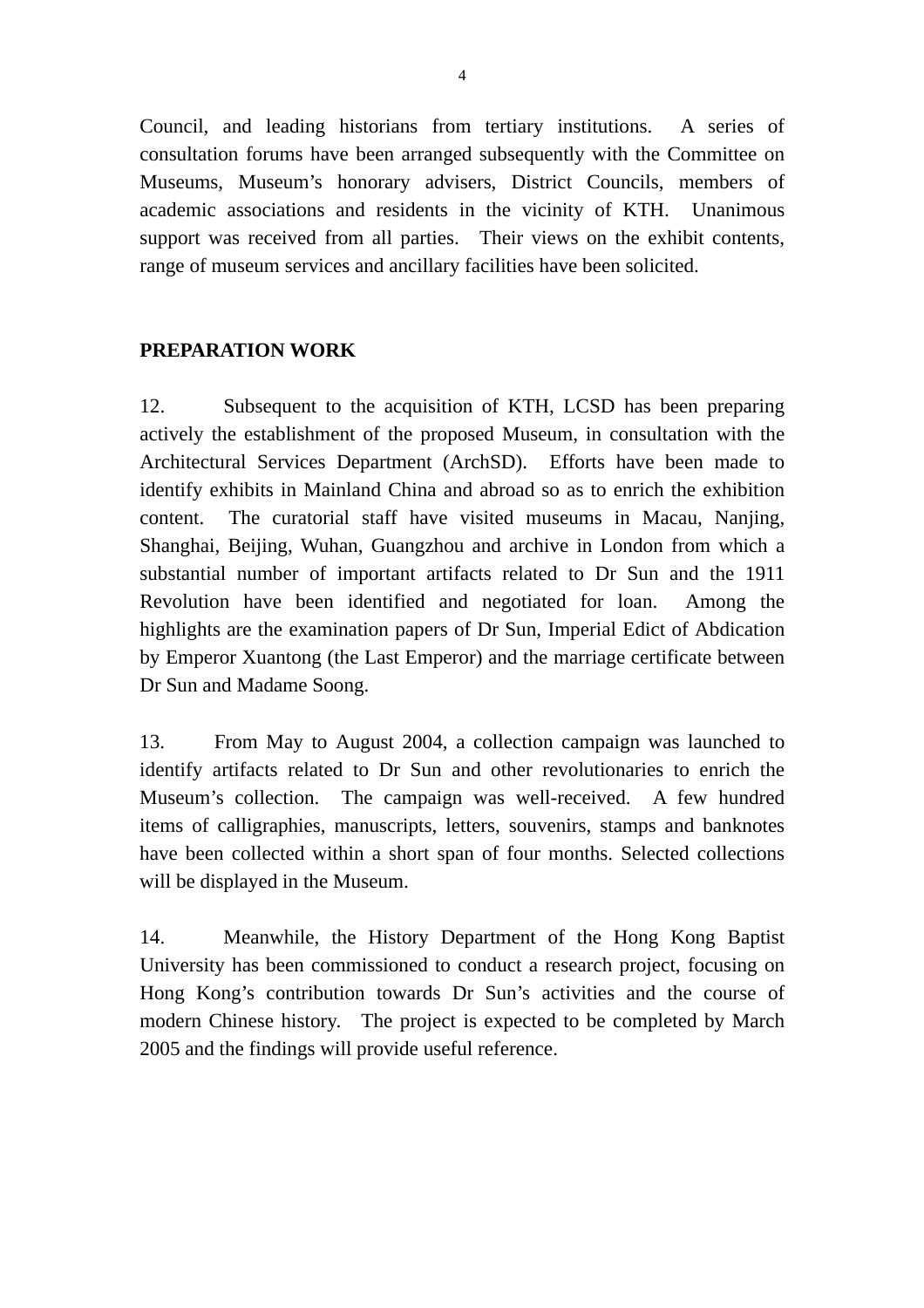## **FINANCIAL IMPLICATIONS**

#### **Non-recurrent Expenditure**

15. The total costs of the Museum including building works, building services, drainage and external works, geotechnical works, fabrication of exhibitions and provision of museum facilities, and furniture and equipment are estimated at \$91.3 M.

## **Recurrent Expenditure**

16. The annual recurrent expenditure of about \$6.7 million would be absorbed within the Home Affairs Bureau's operating expenditure envelope.

## **Annual Revenue**

17. It is proposed that the current admission charge (i.e. \$10 for standard ticket, \$7 for group ticket (with 20 persons or above) and \$5 for concession ticket) of LCSD museums should apply to the proposed Museum. On that basis, the sale of admission tickets is expected to generate an annual revenue of \$0.6 million. As in line with the current practice, admission fee will be waived on Wednesdays as well as for pre-booked group-visits from schools and non-profit-making organisations all year round. Besides, the gift shop is expected to generate a small amount of rental revenue. The total projected revenue of \$0.636 million will make up for 9.7% of the Museum's recurrent expenditure.

### **IMPLEMENTATION PLAN**

18. We expect that the conversion and fabrication work of the proposed Museum will take about 16 to 20 months. To tie in with the 140th anniversary of Dr Sun's birth, we aim to complete the works for soft opening of the Museum in the end of 2006 for systems testing and educational activities, in preparation for full opening to the public in 2007.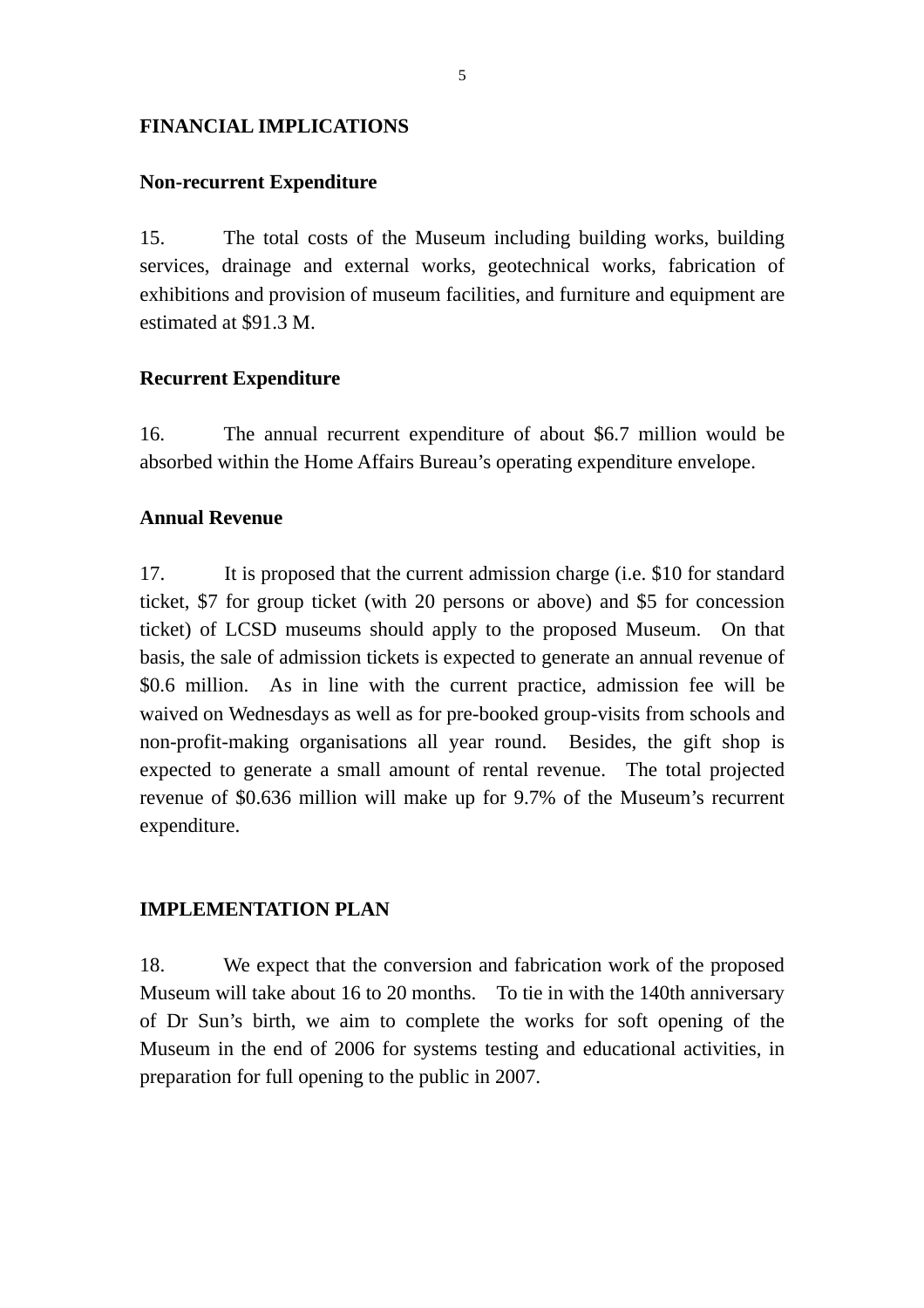## **THE WAY FORWARD**

19. We will seek the approval of the Public Works Subcommittee and the Finance Committee on 16 February and 4 March 2005 respectively for funding the above museum project.

Home Affairs Bureau January 2005

c:\legco panel\ha\_panel-4feb05-drsunmus-310105a.doc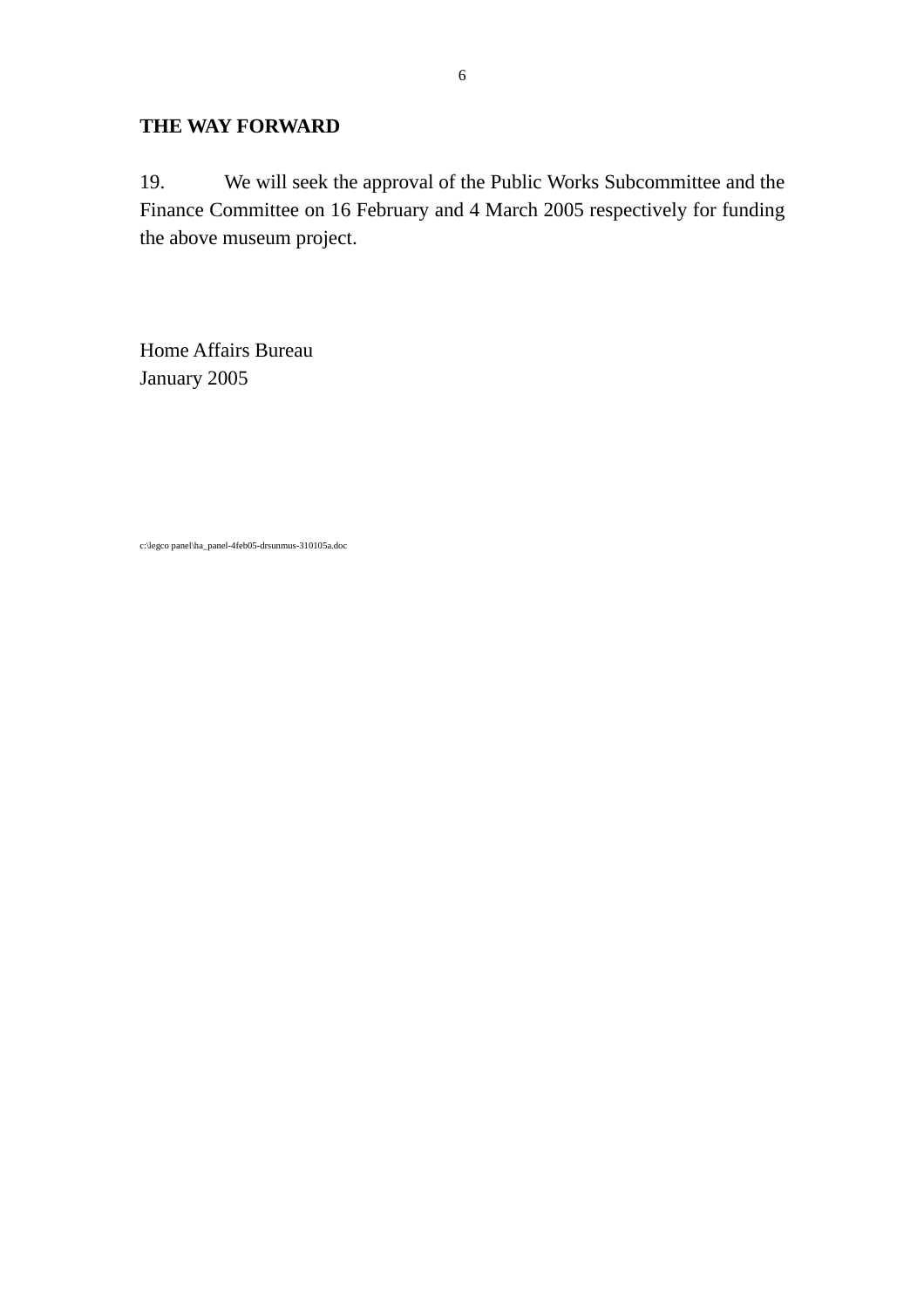#### **A Short Biography of Dr Sun Yat-sen**

#### **(A) Birth and Studies**

Sun Yat-sen, also named Dixiang (帝象), Wen(文), Deming(德明), or Zhongshan(中  $\Box$ ), was born in Xiangshan County (香山縣) of Guangdong province on 12 November 1866. In 1878, he went with his elder brother to Honolulu and began his Western education there. In 1883, Sun came to Hong Kong and was admitted into the Diocesan School (拔萃書室) and later the Central College (the present Queen's College) where he completed secondary education. Between 1887 and 1892, Sun attended the Hong Kong College of Medicine for Chinese (香港西醫書院) where he received professional training in Western medicine. The College was later incorporated into the Faculty of Medicine at the University of Hong Kong, which was established in 1911. In Hong Kong, Sun studied the political and military theories from the West with great enthusiasm and frequently discussed current affairs with friends. Sun's revolutionary idea was inspired and nurtured in Hong Kong. When Sun visited the University of Hong Kong on 20 February 1923, he also said that "I feel as though I have returned home, because Hong Kong and the University of Hong Kong are the birthplace of my knowledge".

#### **(B) Founding of Revolutionary Societies**

In early 1894, Sun Yat-sen's petition for reforms failed. China's defeat in the first Sino-Japanese War added fuel to Sun's indignation and reinforced his belief that only through revolution could the country be saved. In November 1894, Sun brought together overseas Chinese in Honolulu to found the Xing Zhong Hui (Revive China Society, 興中會). Three months later, Sun returned to Hong Kong. Along with Yang Quyun (楊衢雲) and Xie Zuantai (謝纘泰), Sun rented No.13 Staunton Street in Central as the Society's headquarters under the cover of a commercial firm named Qian Heng Hang (乾亨行). In August 1905, Sun combined Xing Zhong Hui with Hua Xing Hui (Society for China's Revival, 華興會) and Guang Fu Hui (Restoration Society, 光復會) to set up the Tong Meng Hui (United League, 同盟會) in Tokyo, Japan. Its target was to "drive out the northern alien rulers, restore the Chinese nation, found the republic and equalize land ownership". In the same year, Sun sent Feng Ziyou (馮自由) and Li Zizong (李自重) to Hong Kong to set up the southern subsidiary of the League, which was located in the office of *China Daily*, a revolutionary organ in the territory.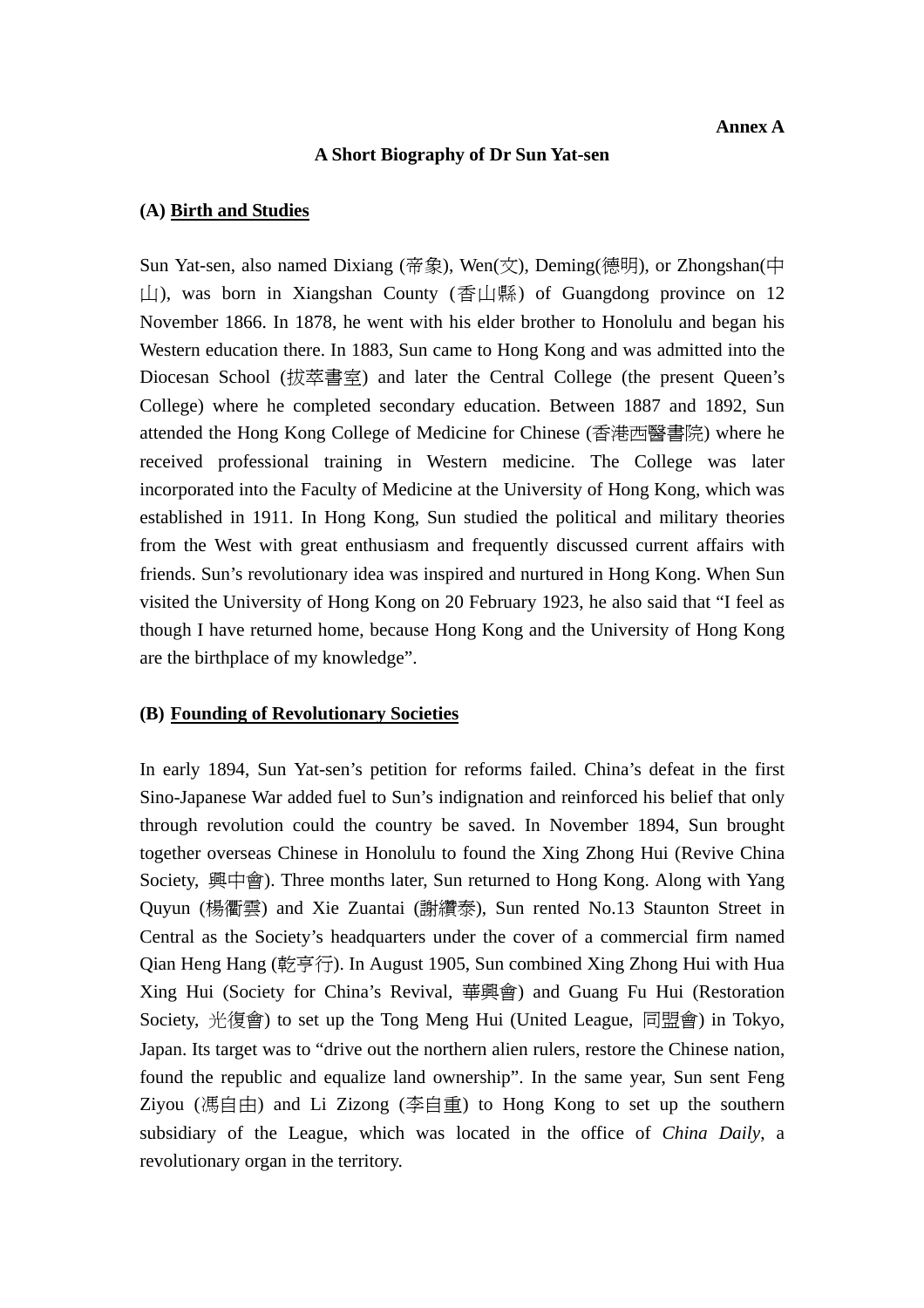#### **(C) Organizing uprisings in Hong Kong**

From 1895 to 1911, Sun Yat-sen took the lead in staging various revolts. Hong Kong was always the base of such anti-Qing activities as the Guangzhou Revolt (廣州之役), the Huizhou Revolt (惠州之役), the Huanggang of Chaozhou Revolt (潮州黃崗之役), the Qinuhu of Huizhou Revolt (惠州七女湖之役), the Guangzhou New Army's Revolt (廣州新軍之役) and the Huanghuagang of Guangzhou Revolt (廣州黃花崗之 役). As a British colony, Hong Kong always served as a meeting place for members of anti-Manchu organizations, a centre for planning and preparation, a base for spreading anti-Manchu ideas by publishing revolutionary journals and newspapers, a base for ammunition smuggling and fund-raising on the pretext of business transactions, a recruitment centre for supporters from within and outside China, and a convenient asylum where revolutionaries could take refuge after unsuccessful uprisings. After the 1911 Revolution, Sun was first elected Provisional President. He later compromised with Yuan Shikai and resigned from the presidency. In the rest of his life, he continued his revolutionary career until his death on 12 March 1925.

annexA-HA\_Panel-4Feb05-310105a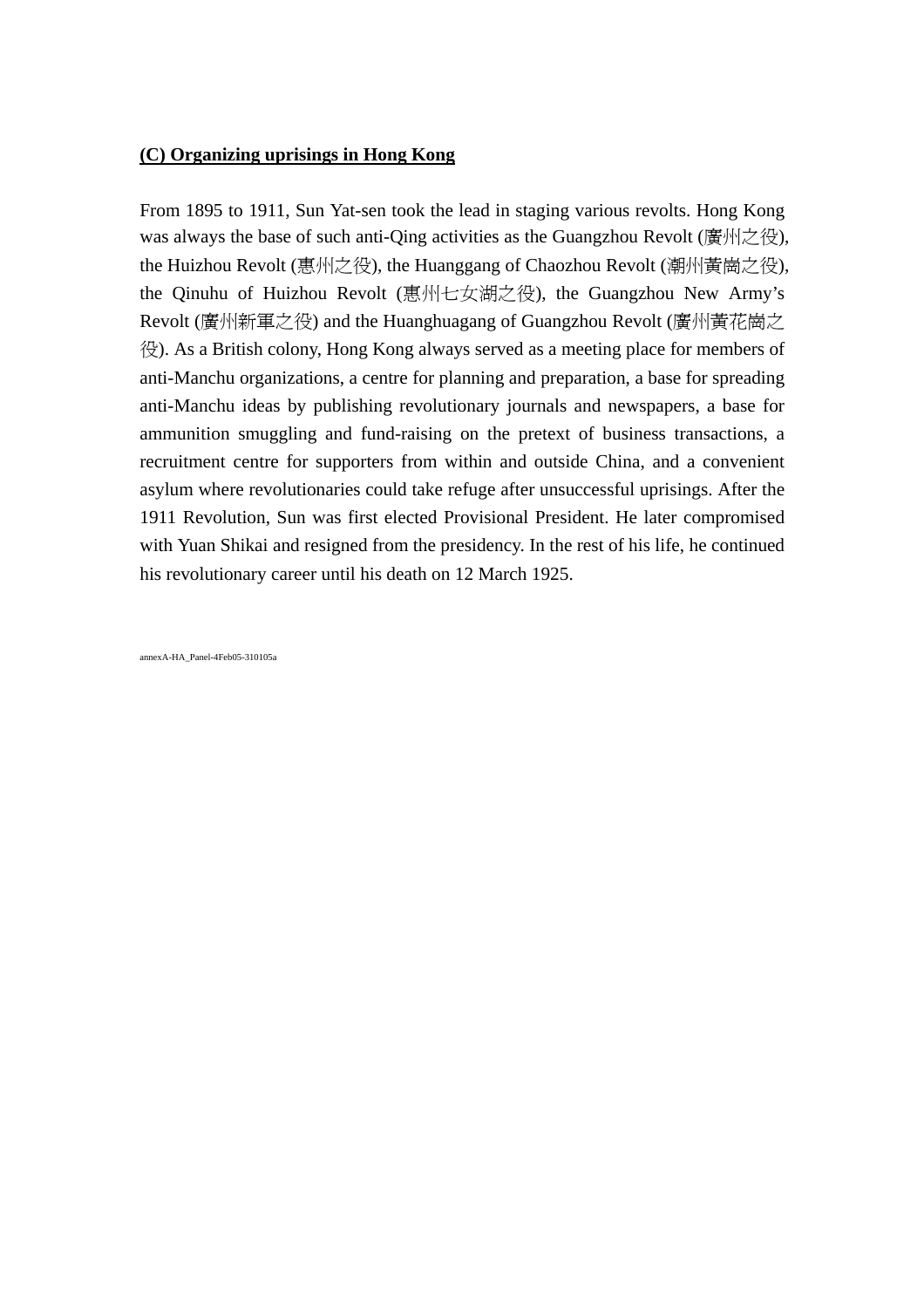

# 擬建孫中山博物館地盤位置圖 **Location Plan of the Proposed Dr. Sun Yat-sen Museum**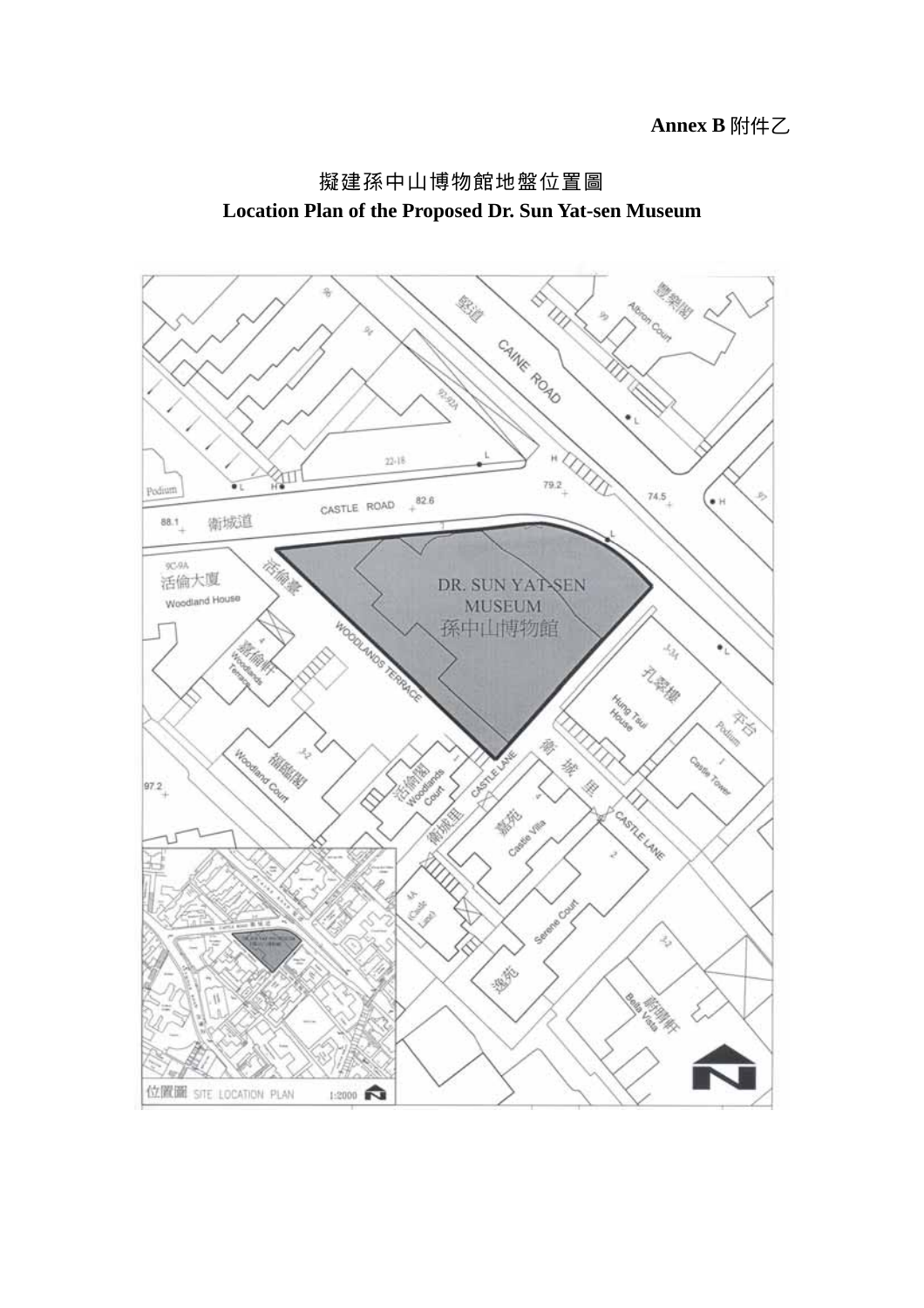**Annex C** 附件丙 (**Page 1** 頁 1)

![](_page_9_Figure_1.jpeg)

![](_page_9_Figure_2.jpeg)